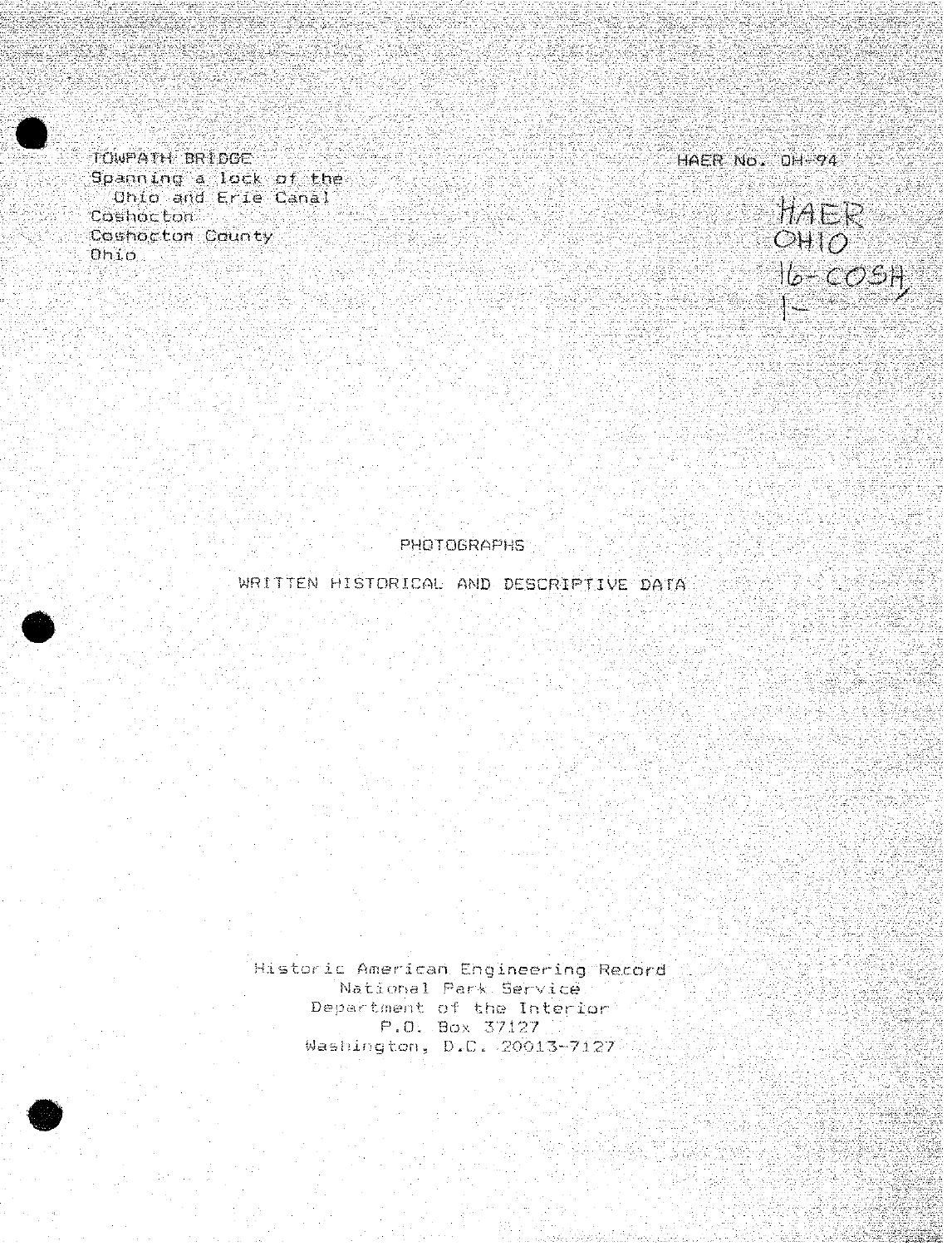#### HISTORIC AMERICAN ENGINEERING RECORD

HAER OHIO ر ہ

### TOWPATH BRIDGE

#### HAER No. OH-94

Location: Date of Construction Over a lock of the Ohio and Erie Canal, at Roscoe Village, Coshocton, Coshocton County, Ohio. UTM: 17/42 54 00/4459420 Recent? Constructed of parts from a bridge built c. 1872.

Unknown

Fabricator:

Present Owner:

Present Use:

Significance:

**#**

Project Information:

Roscoe Historical Village, 381 Hill Street, Coshocton, Ohio

Pedestrian bridge and historical exhibit

The bridge is constructed of fragments of an iron Howe truss welded together. Details are very similar to those in a truss in Preble County, Ohio, which was probably a "Davenport straight Howe truss" built by the Masssillon Bridge Company of Massillon, Ohio.

The Ohio Cast- and Wrought-Iron Bridges Project was cosponsored by HAER, Dr. Robert J. Kapsch Chief; the Instute for the History of Technology and Industrial Archaeology, Dr. Emory L. Kemp, Director; the Ohio Historical Society, Gary Ness, Director and David Simmons, Historic Bridge Specialist; and the Department of Architecture, Ohio State University, Jose Obrerie, Chairman.

Wm. Michael Lawrence, Historian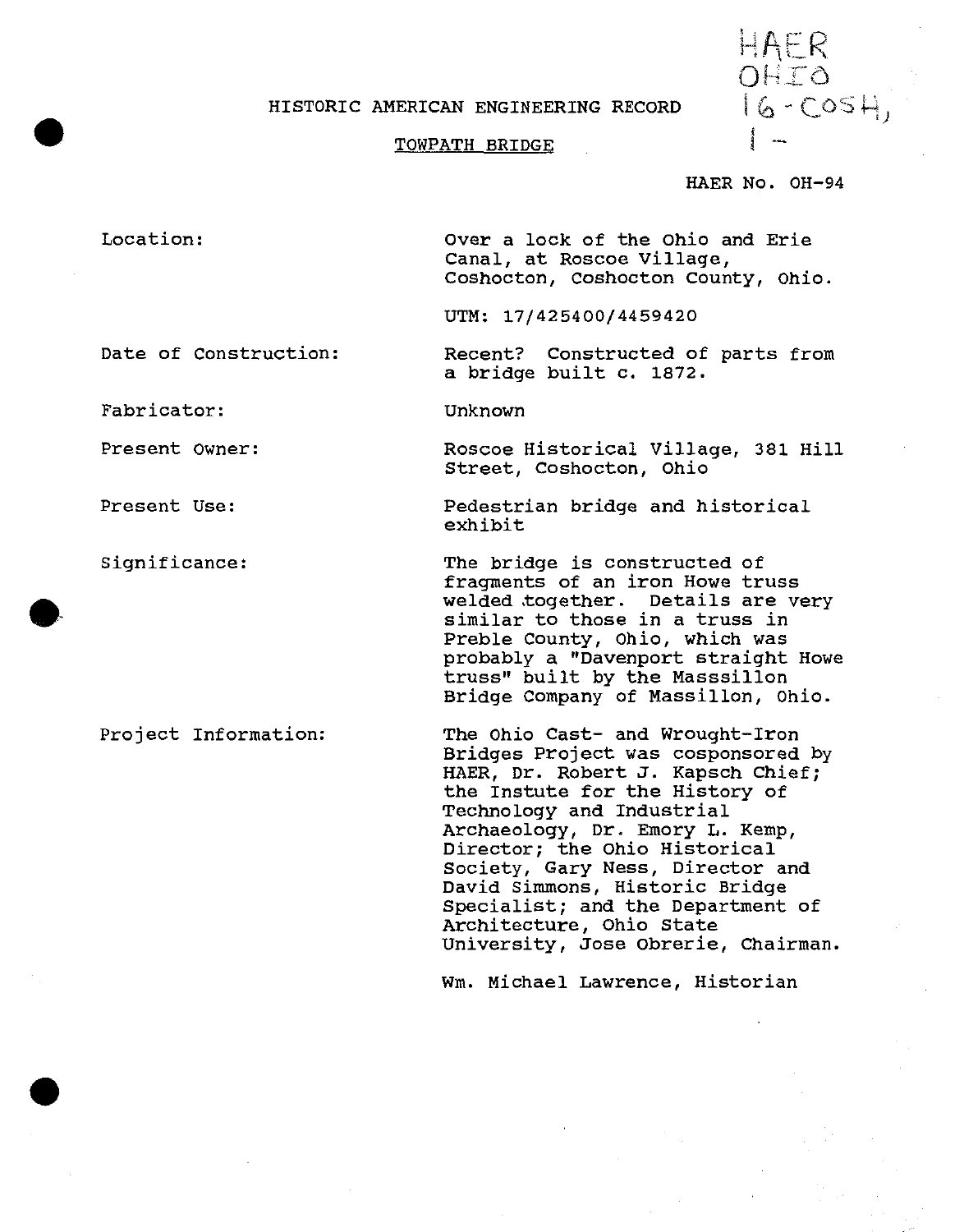TOWPATH BRIDGE HAER No. OH-94 (Page 2)

# BIBLIOGRAPHY

- Site visit by Joseph Elliott (HAER photographer) and Wm. Michael Lawrence (HAER historian).
- HAER No. OH-82, Sockman Road Bridge, Fredericktown vicinity, Knox County, Ohio.
- Bridge Files, Ohio Historical Society (Compiled by David A. Simmons, OHS).